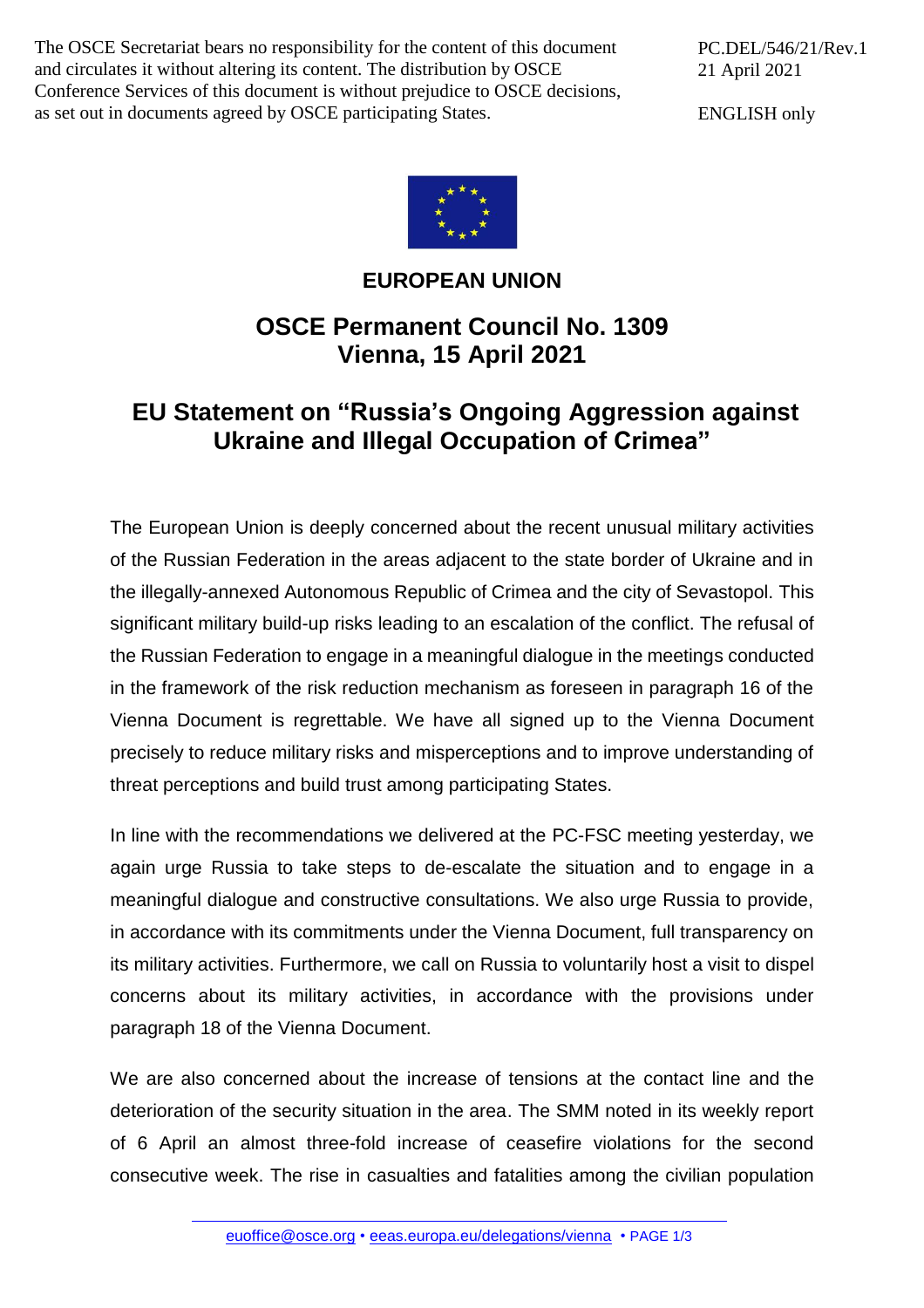and Ukrainian military personnel is also very worrying. When transparency and mutual confidence are in short supply, any provocation or the spread of disinformation can have dire consequences.

We regret that the recent meetings of the Trilateral Contact Group did not result in the renewal of the ceasefire commitments, as the Russian Federation refused to engage constructively. We commend Ukraine for its constructive approach and urge Russia to display a similar attitude. We call upon the sides to abide by the terms of the recommitment to the ceasefire of last July and, in this regard, urge the Russian Federation to use its considerable influence over the armed formations it backs. We also call upon the sides to refrain from actions and rhetoric that lead to heightened tensions and to step up instead their efforts in implementing the Minsk agreements. In particular, we urge the Russian Federation to provide full transparency on its military activities which are a matter of strong concern for other participating States.

We are also troubled by the fact that the restrictions on freedom of movement of the SMM and its technical assets continue, overwhelmingly in the non-government controlled areas, as described in the latest SMM thematic report. On 6 April, an SMM long-range UAV experienced severe difficulties due to GPS interference, several UAVs were jammed and shot at, of which one was lost. On 8 April, the Russia-backed armed formations again denied an SMM patrol passage at the checkpoint near Oleksandrivka for the fourth time in recent weeks. We call on Russia to use its considerable influence over the armed formations it backs in order to ensure the SMM safety and security and enable the SMM to access the whole territory of Ukraine, including Crimea, in accordance with its mandate.

The European Union condemns all attempts to impose Russian laws and regulations upon the Ukrainian population in the illegally-annexed Crimean peninsula and in the non-government controlled areas of Ukraine. We are therefore concerned that Russia has recently launched yet another conscription campaign in Crimea, as this is another violation of international humanitarian law. We also call on Russia to end its policy of issuing Russian passports in a simplified and selective manner to a large number of Ukrainian citizens. This practice directly contradicts the spirit and the objectives of the Minsk agreements and constitutes a clear violation of Ukraine's sovereignty.

The EU remains firm in its call on all sides to swiftly and fully implement the Minsk agreements and honour their commitments in full in order to achieve a sustainable